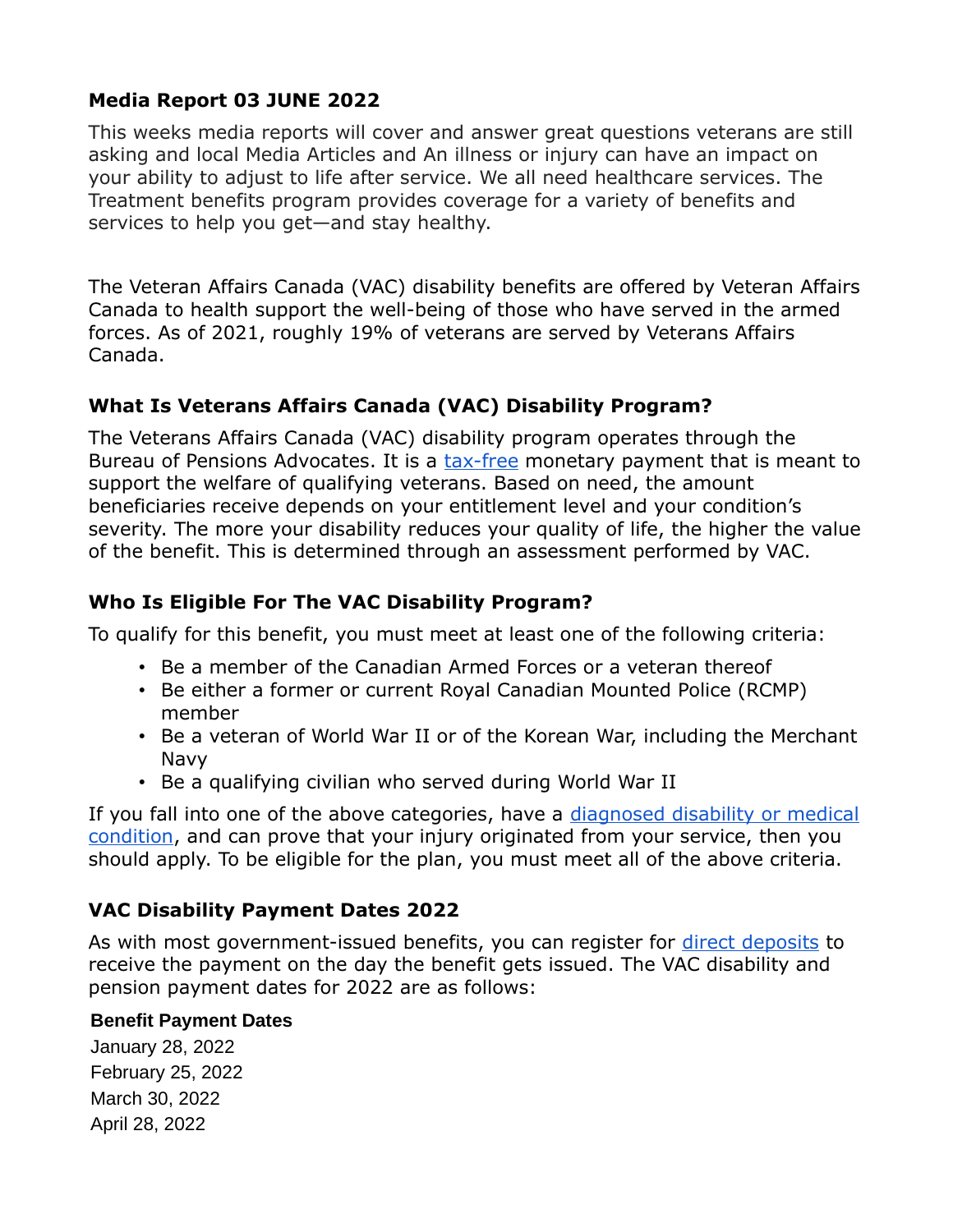May 30, 2022 June 29, 2022 July 28, 2022 August 30, 2022 September 28, 2022 October 28, 2022 November 29, 2022 December 22, 2022

# **VAC Benefits**

Depending on your situation, you can qualify for one of two types of benefits.

# **Compensation For Pain and Suffering**

Compensation for pain and suffering comes in either the form of a lifetime monthly benefit or as a lump sum amount. The choice lies with the beneficiary, with specific amounts as follows:

| <b>Rate of Pain and</b><br><b>SufferingCompensation (%)</b> | <b>Disability</b><br>Extent (%) | <b>Monthly</b><br>Benefit (\$) | <b>Lump Sum</b><br>Amount (\$) |
|-------------------------------------------------------------|---------------------------------|--------------------------------|--------------------------------|
| 5                                                           | $5 - 7$                         | 60.84                          | 19,793.71                      |
| 20                                                          | $18 - 22$                       | 243.34                         | 79,174.84                      |
| 40                                                          | 38-42                           | 486.68                         | 158,349.67                     |
| 60                                                          | 58-62                           | 730.03                         | 237,524.51                     |
| 80                                                          | 78-82                           | 973.37                         | 316,699.34                     |
| 100                                                         | 98-100                          | 1,216.71                       | 395,874.18                     |
|                                                             |                                 |                                |                                |

*\*The table above is a shorten sample, for the full list of rates [please click here.](https://duyxryp8txy49.cloudfront.net/pdf/resources/rates/psc-2022.pdf)*

# **Disability Pension**

Disability pension provides a lifetime benefit, paid monthly. It increases depending on how severely your disability impacts your life. The VAC performs an assessment to determine the level that which the issue impacts your ability to function. This determines the class into which you get categorized. Additionally, if the qualifying veteran has any dependents such as children or a spouse, then the amount increases.

|             | <b>Monthly</b><br>Benefit (\$)          | <b>Additional Monthly</b><br>Payments (\$) |                            |                               |                                        |
|-------------|-----------------------------------------|--------------------------------------------|----------------------------|-------------------------------|----------------------------------------|
|             | <b>Class Single Veteran With Spouse</b> |                                            | <b>One</b><br><b>Child</b> | <b>Second</b><br><b>Child</b> | <b>Each Additional</b><br><b>Child</b> |
| $\mathbf 1$ | 3,019.53                                | 754.88                                     | 392.54                     | 286.85                        | 226.46                                 |
| 5           | 2,415.62                                | 603.91                                     | 314.03                     | 229.48                        | 181.17                                 |
| 10          | 1,660.74                                | 415.19                                     | 215.90                     | 157.77                        | 124.56                                 |
| 15          | 905.86                                  | 226.47                                     | 117.76                     | 86.06                         | 67.94                                  |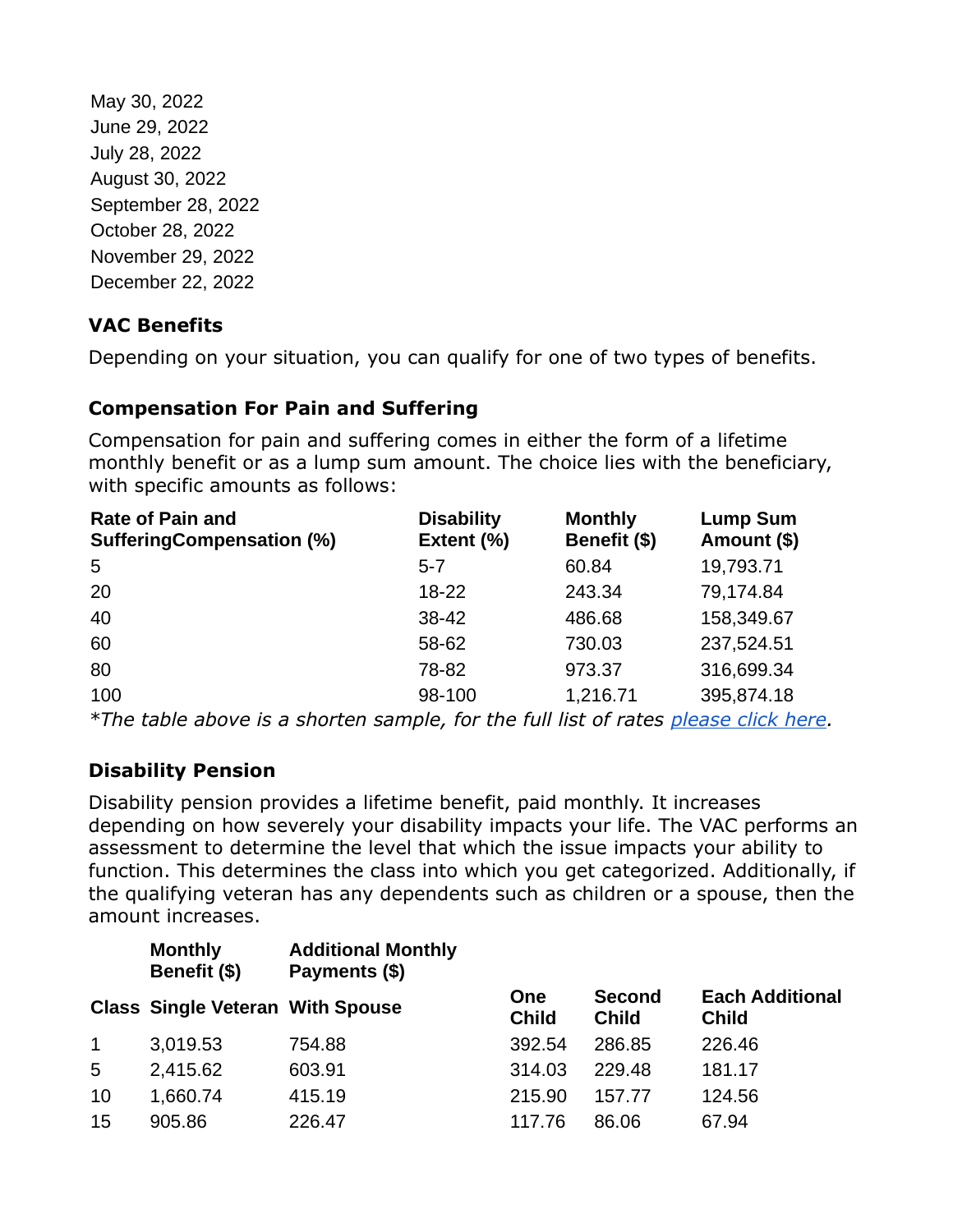20 150.98 37.75 19.63 14.34 11.32 If there is exceptional incapacitation, there is an additional allowance issued based on severity. The highest amount is \$1,598.45 and the lowest is \$532.84 per month. There are other benefits, such as Critical Injury and Death Benefits that address the immediate expenses paid after extreme circumstances.

# **CHECK OUT THESE OTHER DISABILITY PROGRAMS**

Ontario Disability Support Program (ODSP) [Learn More](https://loanscanada.ca/government-benefits/ontario-disability-support-program-odsp-payment-dates/) British Columbia Disability Assistance [Learn More](https://loanscanada.ca/government-benefits/bc-disability-assistance/) Nova Scotia Disability Support Program [Learn More](https://loanscanada.ca/government-benefits/disability-support-program-nova-scotia/) New Brunswick Disability Support Program [Learn More](https://loanscanada.ca/government-benefits/new-brunswick-disability-support-program/) Child Disability Benefit (CDB) [Learn More](https://loanscanada.ca/government-benefits/how-to-apply-for-the-child-disability-benefit-cdb/) Registered Disability Savings Plan (RDSP) [Learn More](https://loanscanada.ca/government-benefits/what-is-the-registered-disability-savings-plan/)

#### **How To Apply For The VAC Disability Program?**

If you are an eligible veteran and plan to apply for the VAC benefit, there are two main avenues to apply:

- 1. Using your My VAC Account, you can complete an online application. If you don't yet have an account, you can create a new one using a secure online service. The next step involves verifying your identity using personal information.
- 2. If you have any issues with the online service, you can call the toll-free number or visit Service Canada or Royal Legion and complete the application in person. You can download the forms, fill them out, and mail them in rather than completing an online application.

# **Additional Veteran Programs You May Qualify For**

Regardless of whether you qualify for the VAC disability benefits, there are other Veteran support benefits you may be able to access. These include:

# **Critical Injury Benefit**

The [Critial Injury benefit](https://www.veterans.gc.ca/eng/financial-support/compensation-illness-injury/critical-injury-benefit) has a cash value of \$78,989.83 that gets issued as a lump sum amount. It is entirely tax-free and is designed to address the immediate results of traumatic and severe injuries or diseases that resulted from service.

# **Rehabilitation Services**

This service is a part of the Income Replacement Benefit and is meant to supply 90% of your gross, pre-discharge military salary. It is available while you participate in [Rehabilitation Services](https://www.veterans.gc.ca/eng/health-support/physical-health-and-wellness/rehabilitation-services) through the VAC. The benefit provides a minimum income of \$51,419.23 yearly, before tax.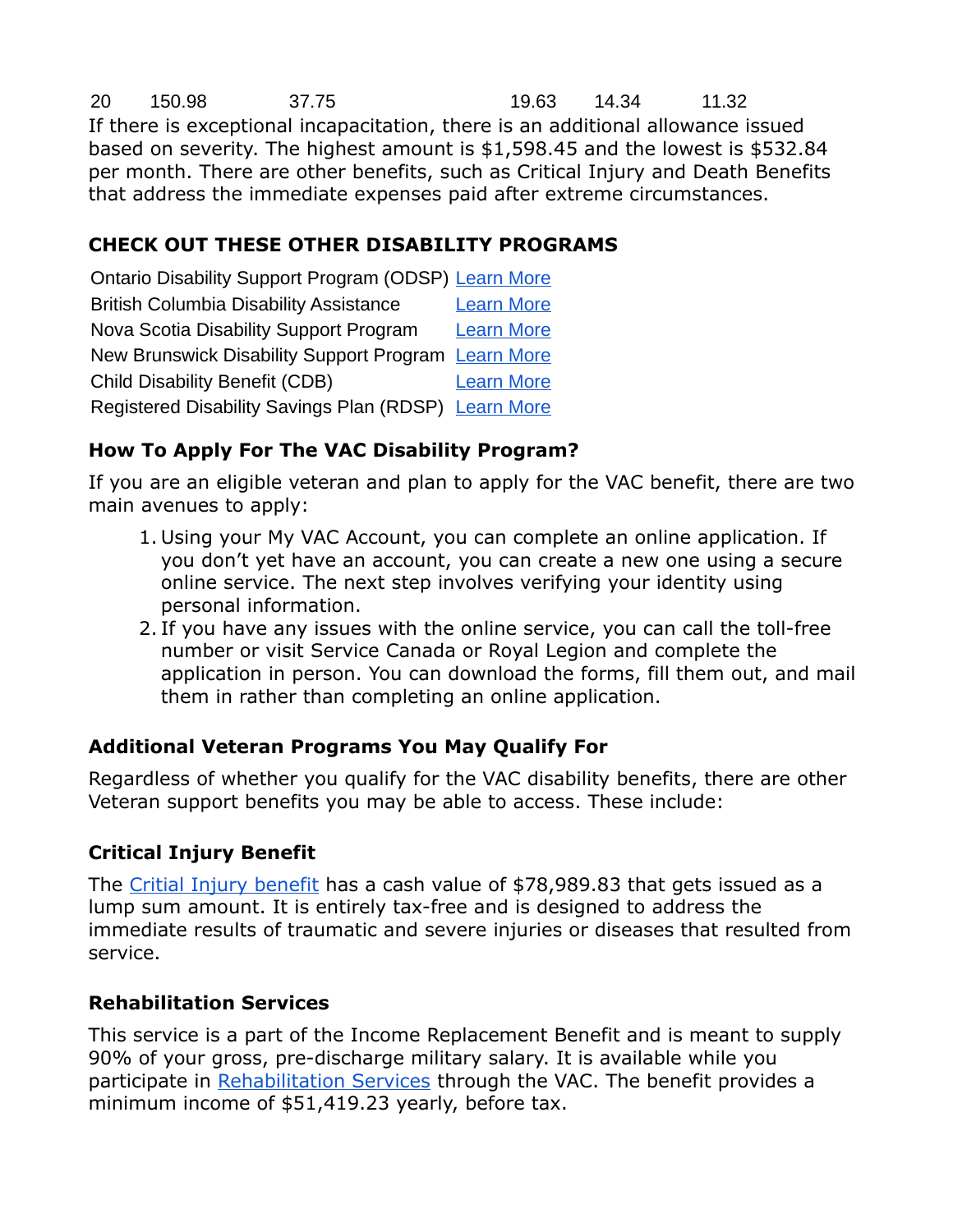#### **Clothing Allowance**

If you receive a disability benefit for an issue that directly causes extra wear and tear on your clothing, then you can [qualify for this benefit.](https://www.veterans.gc.ca/eng/health-support/physical-health-and-wellness/compensation-illness-injury/clothing-allowance) It also applies if you have a service-related disability that causes you to require specialty clothing. There are ten tiers for the benefit, each representing a different level of severity. The highest value of the benefit is \$226.41 and the lowest amount is \$25.10.

#### **Treatment Benefits**

[Treatment benefits](https://www.veterans.gc.ca/eng/financial-support/medical-costs/treatment-benefits) offer financial benefits and a variety of services to assist veterans in maintaining health. If you qualify, you can get a VAC healthcare card that covers medical out-of-pocket expenses for things like prosthetics and prescriptions. The actual amount of coverage depends on the severity of your issue.

#### **Benefits For Survivors**

Financial [support is provided for survivors](https://www.veterans.gc.ca/eng/family-caregiver/death-and-bereavement) (spouse, children, etc.) of a pensioner receiving disability, a memeber of the armed forced, or a Veteran so died in serving.

*If your spouse has passed away, you may qualify for the [Allowance For The](https://loanscanada.ca/taxes/tax-considerations-for-seniors/)  [Survivor](https://loanscanada.ca/taxes/tax-considerations-for-seniors/) benefit.*

#### **Financial Advice**

Veterans have access to various support services to assist with financial [management.](https://www.veterans.gc.ca/eng/financial-support/financial-planning/financial-advice) There are services to assist with money management and financial planning. While there are many services online, you can also contact your local VAC office to receive assistance.

#### **Additional Pain and Suffering Compensation**

This [tax-free benefit](https://www.veterans.gc.ca/eng/financial-support/income-support/additional-pain-suffering) is issued to veterans who incur a permanent, service-induced disability. The extreme severity must pose a barrier to the veteran becoming established as a civilian after service. As with the other benefits, it varies based on how much the disability impacts the veteran. The minimum value is \$529.01 monthly while the maximum is \$1,587.02 per month.

#### **Attendance Allowance**

This benefit is meant to [compensate for the price of hiring a caregiver,](https://www.veterans.gc.ca/eng/health-support/physical-health-and-wellness/compensation-illness-injury/attendance-allowance) whether full or part-time, to assist with regular activities. It varies from \$319.79 to \$1,998.03 per month, based on how severe the disability is. Attendance refers to the amount of time the caregiver spends tending to the needs of the veteran.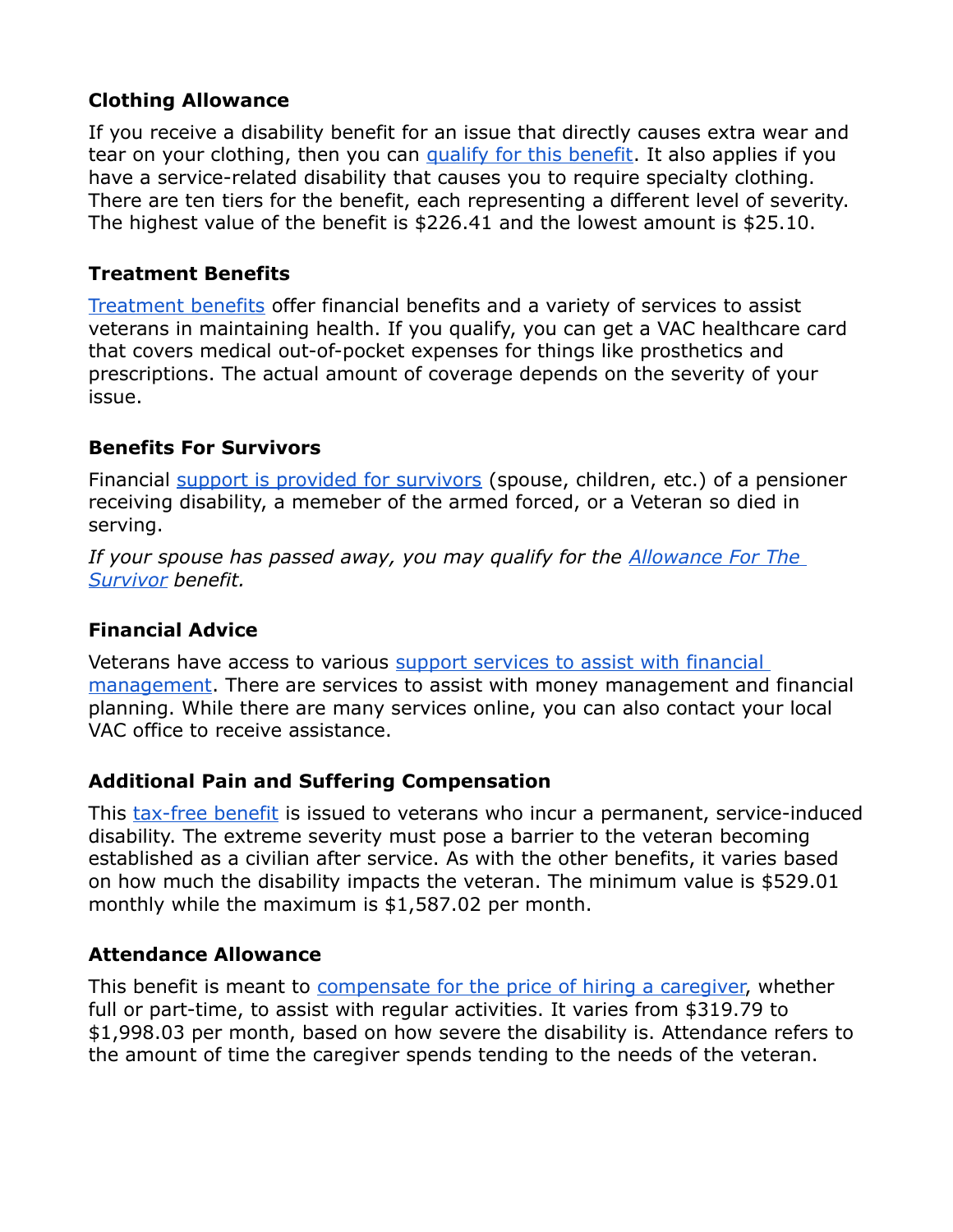#### **Exceptional Incapacity Allowance**

A tax-free benefit issued monthly, the [exceptional incapacity allowance](https://www.veterans.gc.ca/eng/health-support/physical-health-and-wellness/compensation-illness-injury/exceptional-incapacity-allowance) is for serious injuries or illnesses that drastically impact the veteran's quality of life. Provided the veteran undergoes ongoing pain, emotional, mental, or physical, the benefit has a value of up to \$1,598.45. As with the other benefits, it is based on the severity of the issue.

#### **ADDITIONAL READING**



# **[Canada PRO Deposit Dates 2022](https://loanscanada.ca/government-benefits/canada-pro-deposit-dates/)**

[READ POST](https://loanscanada.ca/government-benefits/canada-pro-deposit-dates/)



# **[Compassionate Care Benefits](https://loanscanada.ca/government-benefits/compassionate-care-benefits/)**

[READ POST](https://loanscanada.ca/government-benefits/compassionate-care-benefits/)



# **[CPP Payments Schedule 2022](https://loanscanada.ca/government-benefits/cpp-payments-schedule/)** [READ POST](https://loanscanada.ca/government-benefits/cpp-payments-schedule/)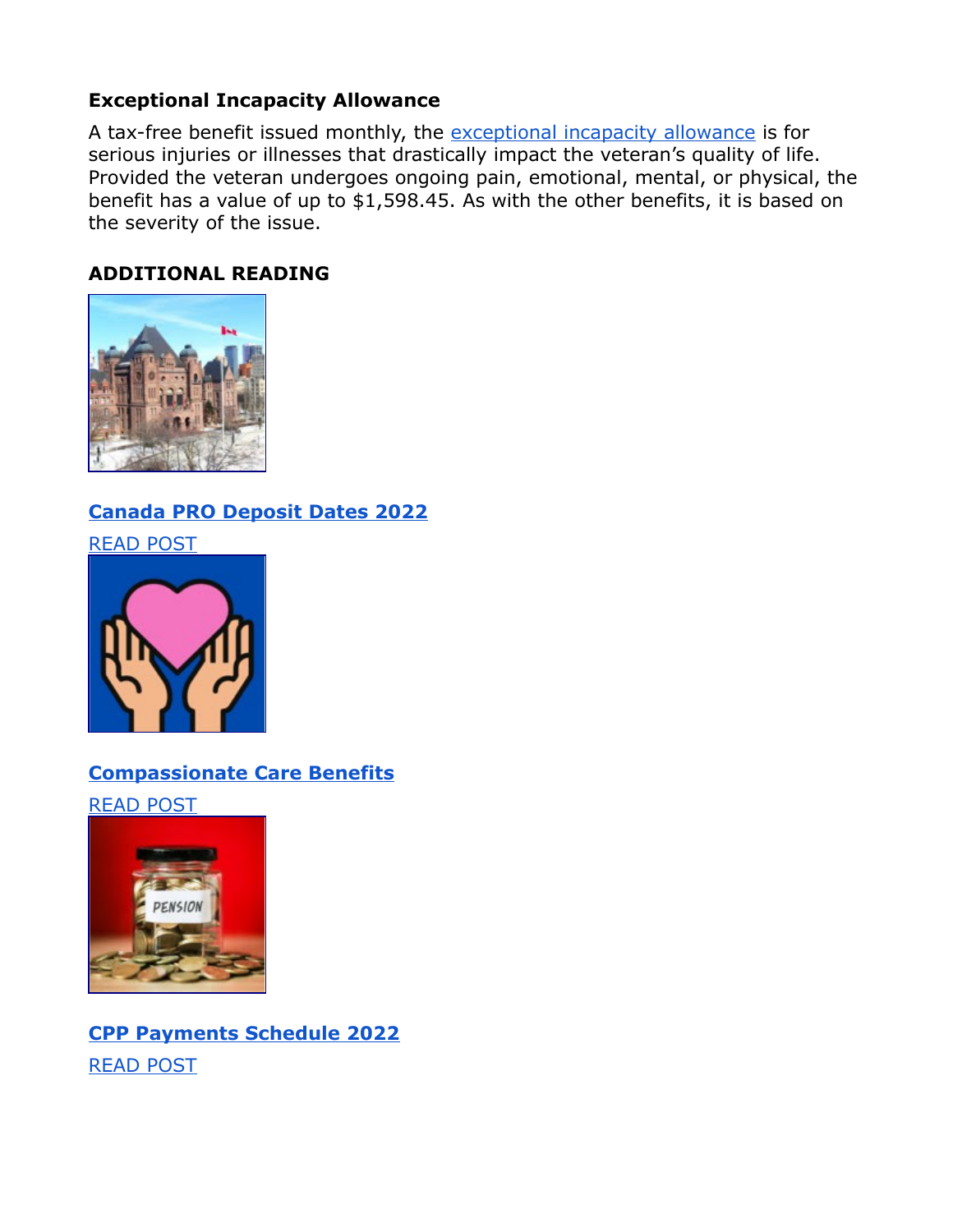# **What Is The VAC VIP Program?**

The [Veterans Independence Program \(VIP\)](https://www.veterans.gc.ca/eng/housing-and-home-life/help-at-home/veterans-independence-program) is a benefit that is meant to assist veterans in retaining independence within their homes. It is a tax-free payment that can assist with costs such as landscaping, personal care, transportation, nutritional requirements, and other needs. The program coordinates with various registered service providers and reimburses them directly, requiring no out-ofpocket expenses. If the veteran uses non-registered providers, they can submit receipts for reimbursement. For situations where the veteran is awaiting payment, the VAC processes it along with their regular monthly benefit payments.

# **VAC Disability Benefit FAQs**

# **Are VAC payments taxable?**

While most VAC benefits are non-taxable, there are exceptions like the income replacement benefit. Veterans Affairs offers financial counselling, where you can determine the tax implications of the benefits. In most cases, there is no tax on the disability benefits at all.

#### **Do veterans get paid for life?**

Veterans can, in situations where they require assistance, receive monthly payments for life. Or veterans can choose to take a lump sum at any point.

# **What is Pension for Life?**

Pension for Life combines benefits such as **[income support](https://loanscanada.ca/government-benefits/)** and recognition programs to encourage the wellbeing of Canadian Armed Forces members and service veterans, provided they live with a disability related to service in the military. It combines Pain and Suffering Compensation, Additional Pain and Suffering Compensation, and Income Replacement.

#### **What happens to the veteran's family if they pass?**

If a veteran dies while receiving a monthly pain and suffering benefit, and has not received the equivalent value of the lump sum amount, it transfers to beneficiaries. Surviving spouses and dependent children receive the remainder in the form of a lump sum payment.

#### **Are survivors and surviving dependent children eligible for the Pension for Life?**

Yes, the surviving spouses and dependent children can qualify for certain Pension for Life benefits. These include the Pain and Suffering and Income Replacement Benefits.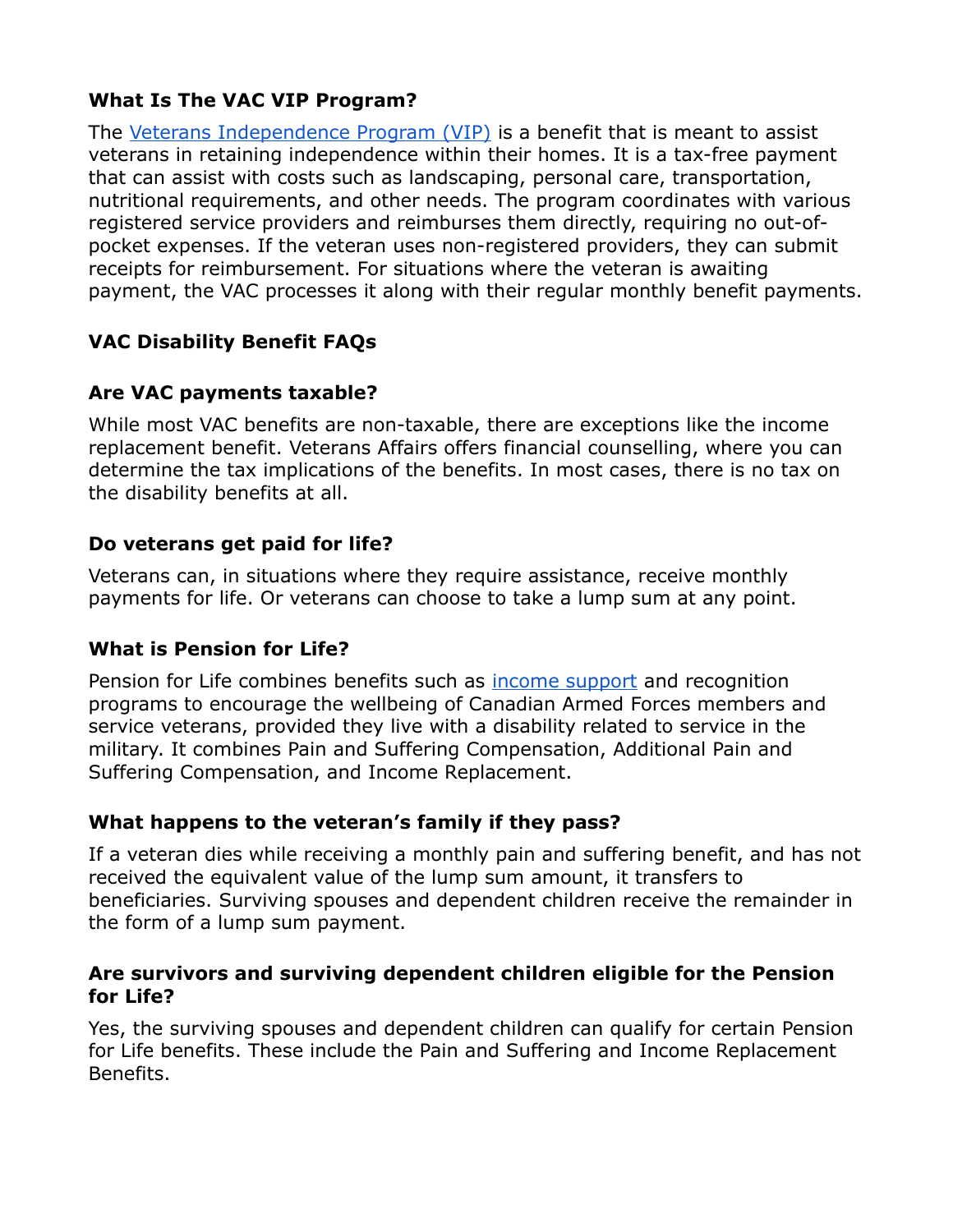# **Final Notes**

Whether you are a qualifying veteran or know someone who may benefit from these services, it can help to understand how VAC disability benefits work. The easiest way to access financial assistance is to use the online portal to reach your veteran's account and apply within the portal. Once you begin the application process, the VAC office guides you through the remainder of the process. By taking advantage of the programs available to you as a veteran, you can claim the benefits you earned while serving your country.

# **Information Sessions on Canada Emergency Response Benefit (CERB) Repayment Letters**

The Canada Revenue Agency (CRA) is standing by to assist Canadians who may have received correspondence indicating that they will now have to repay some or all of the COVID-19 individual benefits that they received during the pandemic. Some of your clients and community members may have received a COVID-19 individual benefit from the CRA or from Employment and Social Development Canada (ESDC) that they were not entitled to and that they now need to repay. The CRA is responsible for collecting debts owed to both CRA and ESDC and has designed expanded payment terms to provide clients with more flexibility for repayment. The CRA will work with individuals to tailor a flexible approach based on unique situations.

As part of its response to the COVID-19 pandemic, the Government of Canada selected an attestation-based approach to enable rapid delivery of benefits to millions of Canadians. This relied on individuals determining if they were eligible for benefits based on established criteria. It was expected that some individuals would later be found to be ineligible and be required to repay those amounts. In order to protect the integrity of Canada's Covid-19 benefit programs, the CRA and ESDC are making sure that those who received Covid-19 benefits were, in fact, entitled to them.

To support **social service providers and community organizations working with clients who received a CERB repayment letter**, the CRA, with support from ESDC, is hosting information sessions on **June 7 and 8, 2022.**

#### **Registration:**

- [English information session on CERB repayment letters June 7 at 1:00](https://can01.safelinks.protection.outlook.com/?url=https%3A%2F%2Fcra-arc-survey-sondage.ca%2Ff%2Fl%2Fc7&data=05%7C01%7Csylvie.thibodeau-sealy@veterans.gc.ca%7C00e8778371cf4e454c8708da43ed4cd0%7Cdfb1c2a23b9c46218c57576c528bfe74%7C0%7C0%7C637896983719500180%7CUnknown%7CTWFpbGZsb3d8eyJWIjoiMC4wLjAwMDAiLCJQIjoiV2luMzIiLCJBTiI6Ik1haWwiLCJXVCI6Mn0%3D%7C3000%7C%7C%7C&sdata=09HiGZui6b5caACEgrcEr6xBd0%2FWuGLSeglrzqi0Rlk%3D&reserved=0)  [pm EDT](https://can01.safelinks.protection.outlook.com/?url=https%3A%2F%2Fcra-arc-survey-sondage.ca%2Ff%2Fl%2Fc7&data=05%7C01%7Csylvie.thibodeau-sealy@veterans.gc.ca%7C00e8778371cf4e454c8708da43ed4cd0%7Cdfb1c2a23b9c46218c57576c528bfe74%7C0%7C0%7C637896983719500180%7CUnknown%7CTWFpbGZsb3d8eyJWIjoiMC4wLjAwMDAiLCJQIjoiV2luMzIiLCJBTiI6Ik1haWwiLCJXVCI6Mn0%3D%7C3000%7C%7C%7C&sdata=09HiGZui6b5caACEgrcEr6xBd0%2FWuGLSeglrzqi0Rlk%3D&reserved=0)
- [French information session on CERB repayment letters June 8 at 1:00](https://can01.safelinks.protection.outlook.com/?url=https%3A%2F%2Fcra-arc-survey-sondage.ca%2Ff%2Fs.aspx%3Fs%3De2fe863d-ac8e-42b0-aeb3-406eeebc32aa&data=05%7C01%7Csylvie.thibodeau-sealy@veterans.gc.ca%7C00e8778371cf4e454c8708da43ed4cd0%7Cdfb1c2a23b9c46218c57576c528bfe74%7C0%7C0%7C637896983719500180%7CUnknown%7CTWFpbGZsb3d8eyJWIjoiMC4wLjAwMDAiLCJQIjoiV2luMzIiLCJBTiI6Ik1haWwiLCJXVCI6Mn0%3D%7C3000%7C%7C%7C&sdata=ov33PDMmGnxqeb%2B0%2FyXxdAjYtUvRlRkp9im%2B9ia1aOw%3D&reserved=0)  [pm EDT](https://can01.safelinks.protection.outlook.com/?url=https%3A%2F%2Fcra-arc-survey-sondage.ca%2Ff%2Fs.aspx%3Fs%3De2fe863d-ac8e-42b0-aeb3-406eeebc32aa&data=05%7C01%7Csylvie.thibodeau-sealy@veterans.gc.ca%7C00e8778371cf4e454c8708da43ed4cd0%7Cdfb1c2a23b9c46218c57576c528bfe74%7C0%7C0%7C637896983719500180%7CUnknown%7CTWFpbGZsb3d8eyJWIjoiMC4wLjAwMDAiLCJQIjoiV2luMzIiLCJBTiI6Ik1haWwiLCJXVCI6Mn0%3D%7C3000%7C%7C%7C&sdata=ov33PDMmGnxqeb%2B0%2FyXxdAjYtUvRlRkp9im%2B9ia1aOw%3D&reserved=0)

#### **For more information, please visit:**

- [Canada Emergency Response Benefit \(CERB\) with CRA: Return or repay a](https://can01.safelinks.protection.outlook.com/?url=https%3A%2F%2Fwww.canada.ca%2Fen%2Frevenue-agency%2Fservices%2Fbenefits%2Fapply-for-cerb-with-cra%2Freturn-payment.html%3Futm_source%3Dstkhldrs%26utm_medium%3Deml%26utm_campaign%3Dstkhldrnfrmtnsssnsncndmrgncyrspnsbnftrpymntlttrs&data=05%7C01%7Csylvie.thibodeau-sealy@veterans.gc.ca%7C00e8778371cf4e454c8708da43ed4cd0%7Cdfb1c2a23b9c46218c57576c528bfe74%7C0%7C0%7C637896983719500180%7CUnknown%7CTWFpbGZsb3d8eyJWIjoiMC4wLjAwMDAiLCJQIjoiV2luMzIiLCJBTiI6Ik1haWwiLCJXVCI6Mn0%3D%7C3000%7C%7C%7C&sdata=hUfnEkS%2Bo1uTk9GniNeAeQ5nEJPDP4xXqyDfcnrMXaY%3D&reserved=0)  [payment](https://can01.safelinks.protection.outlook.com/?url=https%3A%2F%2Fwww.canada.ca%2Fen%2Frevenue-agency%2Fservices%2Fbenefits%2Fapply-for-cerb-with-cra%2Freturn-payment.html%3Futm_source%3Dstkhldrs%26utm_medium%3Deml%26utm_campaign%3Dstkhldrnfrmtnsssnsncndmrgncyrspnsbnftrpymntlttrs&data=05%7C01%7Csylvie.thibodeau-sealy@veterans.gc.ca%7C00e8778371cf4e454c8708da43ed4cd0%7Cdfb1c2a23b9c46218c57576c528bfe74%7C0%7C0%7C637896983719500180%7CUnknown%7CTWFpbGZsb3d8eyJWIjoiMC4wLjAwMDAiLCJQIjoiV2luMzIiLCJBTiI6Ik1haWwiLCJXVCI6Mn0%3D%7C3000%7C%7C%7C&sdata=hUfnEkS%2Bo1uTk9GniNeAeQ5nEJPDP4xXqyDfcnrMXaY%3D&reserved=0)
- [Collection of individual COVID-19 benefits issued by the Canada Revenue](https://can01.safelinks.protection.outlook.com/?url=https%3A%2F%2Fwww.canada.ca%2Fen%2Frevenue-agency%2Fservices%2Fabout-canada-revenue-agency-cra%2Fwhen-you-money-collections-cra%2Fcollection-individual-covid-19-benefits-issued-by-canada-revenue-agency.html%3Futm_source%3Dstkhldrs%26utm_medium%3Deml%26utm_campaign%3Dstkhldrnfrmtnsssnsncndmrgncyrspnsbnftrpymntlttrs&data=05%7C01%7Csylvie.thibodeau-sealy@veterans.gc.ca%7C00e8778371cf4e454c8708da43ed4cd0%7Cdfb1c2a23b9c46218c57576c528bfe74%7C0%7C0%7C637896983719500180%7CUnknown%7CTWFpbGZsb3d8eyJWIjoiMC4wLjAwMDAiLCJQIjoiV2luMzIiLCJBTiI6Ik1haWwiLCJXVCI6Mn0%3D%7C3000%7C%7C%7C&sdata=XMQQrxVTIeK7Lq7RkWllPhL2pR%2BADKBelTFIq4FKMlE%3D&reserved=0)  [Agency \(CRA\)](https://can01.safelinks.protection.outlook.com/?url=https%3A%2F%2Fwww.canada.ca%2Fen%2Frevenue-agency%2Fservices%2Fabout-canada-revenue-agency-cra%2Fwhen-you-money-collections-cra%2Fcollection-individual-covid-19-benefits-issued-by-canada-revenue-agency.html%3Futm_source%3Dstkhldrs%26utm_medium%3Deml%26utm_campaign%3Dstkhldrnfrmtnsssnsncndmrgncyrspnsbnftrpymntlttrs&data=05%7C01%7Csylvie.thibodeau-sealy@veterans.gc.ca%7C00e8778371cf4e454c8708da43ed4cd0%7Cdfb1c2a23b9c46218c57576c528bfe74%7C0%7C0%7C637896983719500180%7CUnknown%7CTWFpbGZsb3d8eyJWIjoiMC4wLjAwMDAiLCJQIjoiV2luMzIiLCJBTiI6Ik1haWwiLCJXVCI6Mn0%3D%7C3000%7C%7C%7C&sdata=XMQQrxVTIeK7Lq7RkWllPhL2pR%2BADKBelTFIq4FKMlE%3D&reserved=0)
- [Collection of the Canada Emergency Response Benefit \(CERB\) issued by](https://can01.safelinks.protection.outlook.com/?url=https%3A%2F%2Fwww.canada.ca%2Fen%2Frevenue-agency%2Fservices%2Fabout-canada-revenue-agency-cra%2Fwhen-you-money-collections-cra%2Fcollection-canada-emergency-response-benefit-issued-by-service-canada.html%3Futm_source%3Dstkhldrs%26utm_medium%3Deml%26utm_campaign%3Dstkhldrnfrmtnsssnsncndmrgncyrspnsbnftrpymntlttrs&data=05%7C01%7Csylvie.thibodeau-sealy@veterans.gc.ca%7C00e8778371cf4e454c8708da43ed4cd0%7Cdfb1c2a23b9c46218c57576c528bfe74%7C0%7C0%7C637896983719500180%7CUnknown%7CTWFpbGZsb3d8eyJWIjoiMC4wLjAwMDAiLCJQIjoiV2luMzIiLCJBTiI6Ik1haWwiLCJXVCI6Mn0%3D%7C3000%7C%7C%7C&sdata=tfZkxJOXgOj8eEOoFgTtgPETWvcbVLfXHEe2T7H5fQE%3D&reserved=0)  [Service Canada](https://can01.safelinks.protection.outlook.com/?url=https%3A%2F%2Fwww.canada.ca%2Fen%2Frevenue-agency%2Fservices%2Fabout-canada-revenue-agency-cra%2Fwhen-you-money-collections-cra%2Fcollection-canada-emergency-response-benefit-issued-by-service-canada.html%3Futm_source%3Dstkhldrs%26utm_medium%3Deml%26utm_campaign%3Dstkhldrnfrmtnsssnsncndmrgncyrspnsbnftrpymntlttrs&data=05%7C01%7Csylvie.thibodeau-sealy@veterans.gc.ca%7C00e8778371cf4e454c8708da43ed4cd0%7Cdfb1c2a23b9c46218c57576c528bfe74%7C0%7C0%7C637896983719500180%7CUnknown%7CTWFpbGZsb3d8eyJWIjoiMC4wLjAwMDAiLCJQIjoiV2luMzIiLCJBTiI6Ik1haWwiLCJXVCI6Mn0%3D%7C3000%7C%7C%7C&sdata=tfZkxJOXgOj8eEOoFgTtgPETWvcbVLfXHEe2T7H5fQE%3D&reserved=0)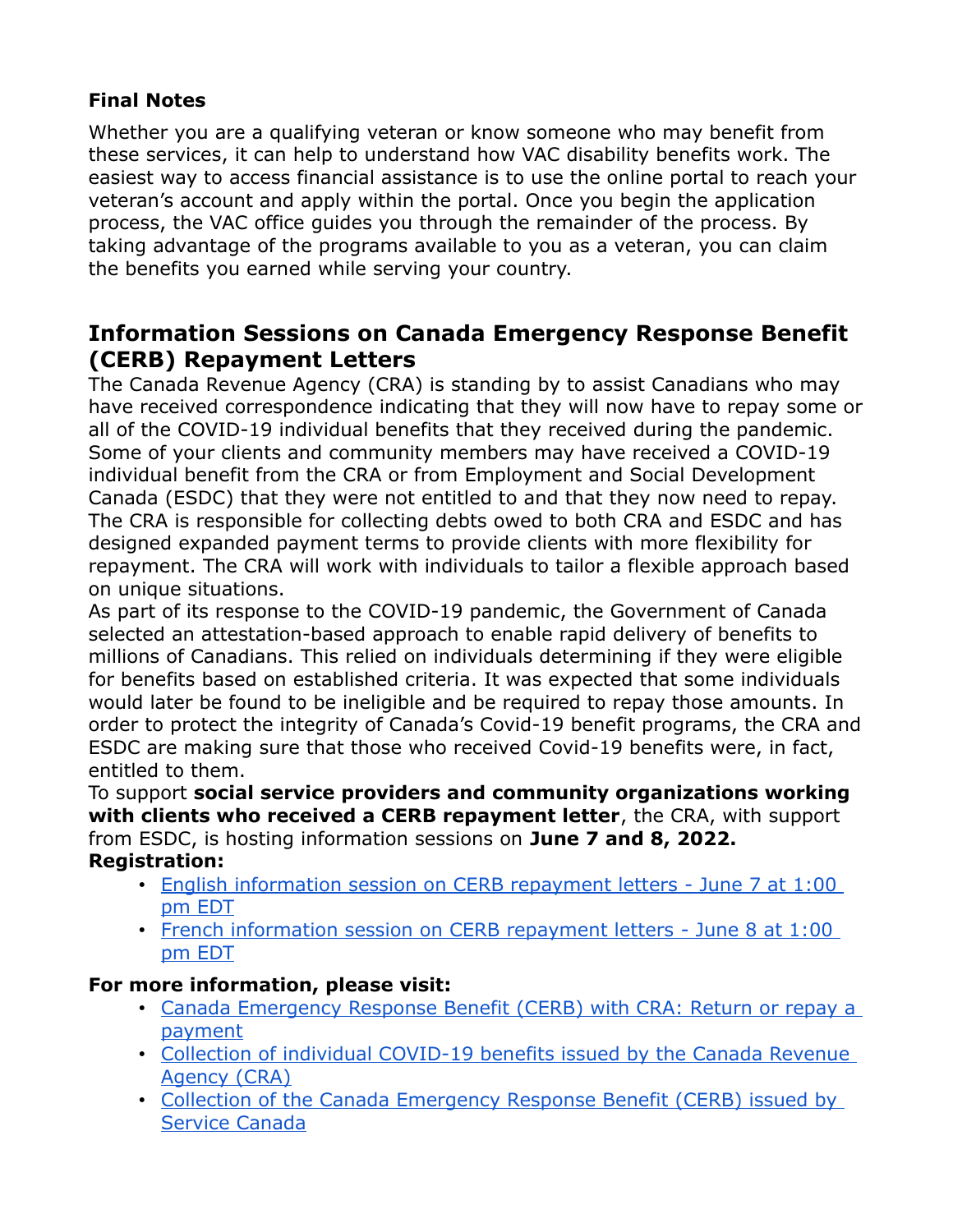• [Have you received a letter related to COVID-19 benefits? Don't worry, we](https://can01.safelinks.protection.outlook.com/?url=https%3A%2F%2Fwww.canada.ca%2Fen%2Frevenue-agency%2Fnews%2Fnewsroom%2Ftax-tips%2Ftax-tips-2022%2Fhave-you-received-letter-related-covid-19-benefits-dont-worry-are-here-help.html%3Futm_source%3Dstkhldrs%26utm_medium%3Deml%26utm_campaign%3Dstkhldrnfrmtnsssnsncndmrgncyrspnsbnftrpymntlttrs&data=05%7C01%7Csylvie.thibodeau-sealy@veterans.gc.ca%7C00e8778371cf4e454c8708da43ed4cd0%7Cdfb1c2a23b9c46218c57576c528bfe74%7C0%7C0%7C637896983719500180%7CUnknown%7CTWFpbGZsb3d8eyJWIjoiMC4wLjAwMDAiLCJQIjoiV2luMzIiLCJBTiI6Ik1haWwiLCJXVCI6Mn0%3D%7C3000%7C%7C%7C&sdata=T6QgMqnfwLkQlLF6hMSCXqhai%2FzEbDTyyOhKjBPPp9g%3D&reserved=0)  [are here to help!](https://can01.safelinks.protection.outlook.com/?url=https%3A%2F%2Fwww.canada.ca%2Fen%2Frevenue-agency%2Fnews%2Fnewsroom%2Ftax-tips%2Ftax-tips-2022%2Fhave-you-received-letter-related-covid-19-benefits-dont-worry-are-here-help.html%3Futm_source%3Dstkhldrs%26utm_medium%3Deml%26utm_campaign%3Dstkhldrnfrmtnsssnsncndmrgncyrspnsbnftrpymntlttrs&data=05%7C01%7Csylvie.thibodeau-sealy@veterans.gc.ca%7C00e8778371cf4e454c8708da43ed4cd0%7Cdfb1c2a23b9c46218c57576c528bfe74%7C0%7C0%7C637896983719500180%7CUnknown%7CTWFpbGZsb3d8eyJWIjoiMC4wLjAwMDAiLCJQIjoiV2luMzIiLCJBTiI6Ik1haWwiLCJXVCI6Mn0%3D%7C3000%7C%7C%7C&sdata=T6QgMqnfwLkQlLF6hMSCXqhai%2FzEbDTyyOhKjBPPp9g%3D&reserved=0)

#### **Stay connected**

To find out what's new at the Canada Revenue Agency (CRA):

- Follow the CRA on [Facebook](https://can01.safelinks.protection.outlook.com/?url=https%3A%2F%2Fwww.facebook.com%2Fcanrevagency%2F&data=05%7C01%7Csylvie.thibodeau-sealy@veterans.gc.ca%7C00e8778371cf4e454c8708da43ed4cd0%7Cdfb1c2a23b9c46218c57576c528bfe74%7C0%7C0%7C637896983719500180%7CUnknown%7CTWFpbGZsb3d8eyJWIjoiMC4wLjAwMDAiLCJQIjoiV2luMzIiLCJBTiI6Ik1haWwiLCJXVCI6Mn0%3D%7C3000%7C%7C%7C&sdata=CR7BDgpoAuPI1qbmnQV0ERd1lzIjsa4P3TR70aXaNos%3D&reserved=0)
- $\Box$  Follow the CRA on Twitter [@CanRevAgency](https://can01.safelinks.protection.outlook.com/?url=http%3A%2F%2Fwww.twitter.com%2FCanRevAgency&data=05%7C01%7Csylvie.thibodeau-sealy@veterans.gc.ca%7C00e8778371cf4e454c8708da43ed4cd0%7Cdfb1c2a23b9c46218c57576c528bfe74%7C0%7C0%7C637896983719500180%7CUnknown%7CTWFpbGZsb3d8eyJWIjoiMC4wLjAwMDAiLCJQIjoiV2luMzIiLCJBTiI6Ik1haWwiLCJXVCI6Mn0%3D%7C3000%7C%7C%7C&sdata=dELtBppdpq%2BfM5gJBGCYjAV10y%2B2Sh84XqRTI1TEky8%3D&reserved=0)
- $\cdot$   $\Box$  Follow the CRA on [LinkedIn](https://can01.safelinks.protection.outlook.com/?url=https%3A%2F%2Fwww.linkedin.com%2Fcompany%2Fcra-arc&data=05%7C01%7Csylvie.thibodeau-sealy@veterans.gc.ca%7C00e8778371cf4e454c8708da43ed4cd0%7Cdfb1c2a23b9c46218c57576c528bfe74%7C0%7C0%7C637896983719500180%7CUnknown%7CTWFpbGZsb3d8eyJWIjoiMC4wLjAwMDAiLCJQIjoiV2luMzIiLCJBTiI6Ik1haWwiLCJXVCI6Mn0%3D%7C3000%7C%7C%7C&sdata=TgsPQXnmH7%2F6LpzBoz6CW7JK%2B0heQXyWPUOZyrgaiIQ%3D&reserved=0)
- $\cdot$  Follow the CRA on [Instagram](https://can01.safelinks.protection.outlook.com/?url=https%3A%2F%2Finstagram.com%2Fcanrevagency&data=05%7C01%7Csylvie.thibodeau-sealy@veterans.gc.ca%7C00e8778371cf4e454c8708da43ed4cd0%7Cdfb1c2a23b9c46218c57576c528bfe74%7C0%7C0%7C637896983719500180%7CUnknown%7CTWFpbGZsb3d8eyJWIjoiMC4wLjAwMDAiLCJQIjoiV2luMzIiLCJBTiI6Ik1haWwiLCJXVCI6Mn0%3D%7C3000%7C%7C%7C&sdata=Wzh%2FLulSI8%2FzdT%2F3%2FN3pJ5fEVcuvAx089aEP9M1mOGc%3D&reserved=0)
- $\cdot$  Subscribe to a CRA [electronic mailing list](http://www.cra-arc.gc.ca/esrvc-srvce/mllst/sbscrb-eng.html)
- $\cdot$   $\Box$  Add our [RSS feeds](http://www.cra-arc.gc.ca/esrvc-srvce/rss/menu-eng.html) to your feed reader
- Watch our tax-related videos on [YouTube](https://can01.safelinks.protection.outlook.com/?url=http%3A%2F%2Fwww.youtube.com%2FCanRevAgency&data=05%7C01%7Csylvie.thibodeau-sealy@veterans.gc.ca%7C00e8778371cf4e454c8708da43ed4cd0%7Cdfb1c2a23b9c46218c57576c528bfe74%7C0%7C0%7C637896983719500180%7CUnknown%7CTWFpbGZsb3d8eyJWIjoiMC4wLjAwMDAiLCJQIjoiV2luMzIiLCJBTiI6Ik1haWwiLCJXVCI6Mn0%3D%7C3000%7C%7C%7C&sdata=UHsO6GVISMPCZed9%2BsNPeMgN2cE7jCvq5f%2B%2Fa1Vj0h8%3D&reserved=0)

# **NATO NEWS AND THOUGHTS [From SHELLDRAKE] FRIDAY 3 JUNE 2022**

# **SELECTED EXTRACTS From: Geopolitical Futures (comments@geopoliticalfutures.com )**

#### **[Europe Bans Russian Oil](https://geopoliticalfutures.com/mailster/314550/8f7083d1226c6fc4572ce12595b6890a/aHR0cHM6Ly9nZW9wb2xpdGljYWxmdXR1cmVzLmNvbS9kYWlseS1tZW1vLWV1cm9wZS1iYW5zLXJ1c3NpYW4tb2lsLz90cGE9Tm1FM01XTTNPREE0Wm1SaU1tVTFNalUxWVRGaU1ERTJOVFEzT0RnNU1qVTVPVEZrTkRj/1)**

#### **Russian oil ban. The European Union has reached an agreement [to ban](https://geopoliticalfutures.com/mailster/314550/8f7083d1226c6fc4572ce12595b6890a/aHR0cHM6Ly93d3cudGhlZ3VhcmRpYW4uY29tL3dvcmxkLzIwMjIvbWF5LzMwL2V1LW5lYXJzLWNvbXByb21pc2UtYWdyZWVtZW50LWZvci1wYXJ0aWFsLWJhbi1vbi1ydXNzaWFuLW9pbA)  [some 75 percent of Russian oil imports.](https://geopoliticalfutures.com/mailster/314550/8f7083d1226c6fc4572ce12595b6890a/aHR0cHM6Ly93d3cudGhlZ3VhcmRpYW4uY29tL3dvcmxkLzIwMjIvbWF5LzMwL2V1LW5lYXJzLWNvbXByb21pc2UtYWdyZWVtZW50LWZvci1wYXJ0aWFsLWJhbi1vbi1ydXNzaWFuLW9pbA) The decision is the first step toward reducing imports by as much as 90 percent by the end of the year, European Commission head Ursula von der Leyen said.**

**Money problems in China.** A cash crisis is emerging at four rural Chinese [banks.](https://geopoliticalfutures.com/mailster/314550/8f7083d1226c6fc4572ce12595b6890a/aHR0cHM6Ly93d3cuc2NtcC5jb20vZWNvbm9teS9jaGluYS1lY29ub215L2FydGljbGUvMzE3OTczMC9jYXNoLWNyaXNpcy1hbWlkLWNoaW5hcy1zdGFsbGluZy1lY29ub215LXJ1cmFsLWJhbmtzLWZyZWV6ZT9tb2R1bGU9bGVhZF9oZXJvX3N0b3J5JmFtcDtwZ3R5cGU9aG9tZXBhZ2U) Deposits at Yuzhou Xinminsheng Village Bank, Shangcai Huimin County Bank, Zhecheng Huanghuai Community Bank and New Oriental Country Bank of Kaifeng have been frozen since April 18. Chinese regulators have not confirmed the amount of money that has been frozen, but depositors claim the figure is tens of billions of yuan. The Chinese government is also facing a growing shortfall of cash. [The estimated funding gap](https://geopoliticalfutures.com/mailster/314550/8f7083d1226c6fc4572ce12595b6890a/aHR0cHM6Ly93d3cuY25iYy5jb20vMjAyMi8wNS8zMS9jaGluYS1mYWNlcy1hLW5lYXJseS0xLXRyaWxsaW9uLWZ1bmRpbmctZ2FwLWl0LXdpbGwtbmVlZC1tb3JlLWRlYnQtdG8tZmlsbC1pdC5odG1s) is about 6 trillion yuan (\$900 billion) – roughly 2.5 trillion yuan in decreased revenue due to tax refunds and weaker economic production, and another 3.5 trillion yuan of lost land sales revenue.

**[Turkish](https://geopoliticalfutures.com/mailster/314550/8f7083d1226c6fc4572ce12595b6890a/aHR0cHM6Ly93d3cuaW50ZXJmYXgucnUvd29ybGQvODQzNjk2) diplomatic activity**. During a phone call over the weekend, Turkish [President Recep Tayyip Erdogan and Russian President Vladimir Putin](https://geopoliticalfutures.com/mailster/314550/8f7083d1226c6fc4572ce12595b6890a/aHR0cHM6Ly93d3cuaW50ZXJmYXgucnUvd29ybGQvODQzNjk2)  [discussed](https://geopoliticalfutures.com/mailster/314550/8f7083d1226c6fc4572ce12595b6890a/aHR0cHM6Ly93d3cuaW50ZXJmYXgucnUvd29ybGQvODQzNjk2) the war in Ukraine, regional issues and bilateral relations. Elsewhere, Russian Foreign Minister Sergey Lavrov agreed to visit Turkey with a military delegation on June 8 to explore the creation of a security corridor for agriculture exports. Later, [Erdogan spoke with Ukrainian President Volodymyr Zelenskyy](https://geopoliticalfutures.com/mailster/314550/8f7083d1226c6fc4572ce12595b6890a/aHR0cHM6Ly93d3cudWtyaW5mb3JtLm5ldC9ydWJyaWMtcG9seXRpY3MvMzQ5NjA3OC16ZWxlbnNreS1lcmRvZ2FuLWRpc2N1c3MtZm9vZC1zZWN1cml0eS1hbmQtcGVhY2UtcmVzdG9yYXRpb24uaHRtbA) to discuss food security and security cooperation and said he was ready to mediate any potential negotiations between Ukraine and Russia.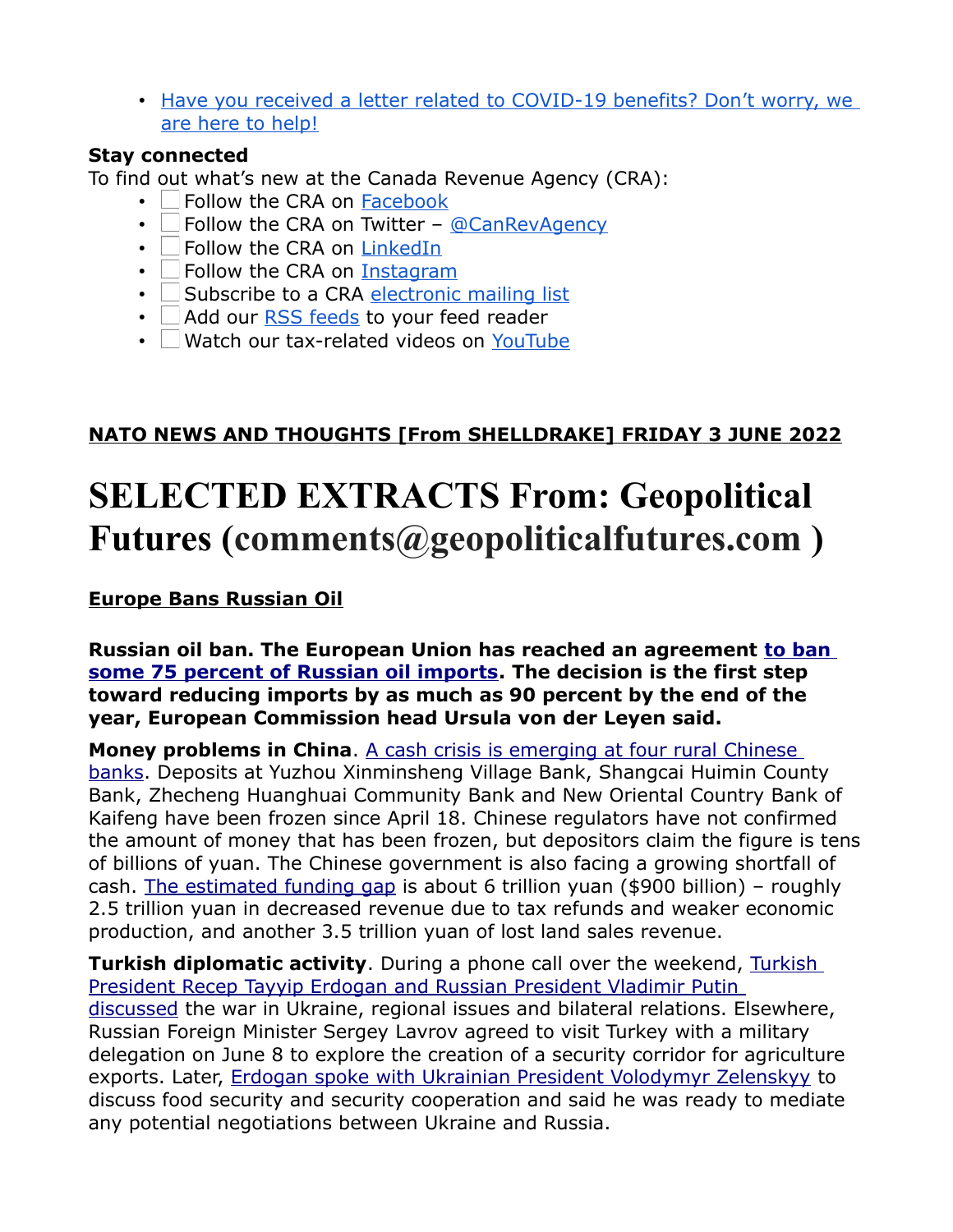**Taskforce China**. Japan's Foreign Ministry [has established a new strategy](https://geopoliticalfutures.com/mailster/314550/8f7083d1226c6fc4572ce12595b6890a/aHR0cHM6Ly9lbmdsaXNoLmt5b2RvbmV3cy5uZXQvbmV3cy8yMDIyLzA1L2ExMmZhNWFjMDJlOS1qYXBhbi1sYXVuY2hlcy1uZXctc3RyYXRlZ3ktdGVhbS1mb3ItbG9uZ2VyLXRlcm0tY2hpbmEtZGlwbG9tYWN5Lmh0bWw)  [team](https://geopoliticalfutures.com/mailster/314550/8f7083d1226c6fc4572ce12595b6890a/aHR0cHM6Ly9lbmdsaXNoLmt5b2RvbmV3cy5uZXQvbmV3cy8yMDIyLzA1L2ExMmZhNWFjMDJlOS1qYXBhbi1sYXVuY2hlcy1uZXctc3RyYXRlZ3ktdGVhbS1mb3ItbG9uZ2VyLXRlcm0tY2hpbmEtZGlwbG9tYWN5Lmh0bWw) to coordinate diplomatic policies on China and to analyze Chinese movements. The new team will also conduct research on China's legal system and administrative bodies. This comes as Chinese President Xi Jinping is seeking to retain his leadership and as U.S.-China relations deteriorate.

**Russian Mideast tour.** [Russian Foreign Minister Sergey Lavrov arrived in](https://geopoliticalfutures.com/mailster/314550/8f7083d1226c6fc4572ce12595b6890a/aHR0cHM6Ly90YXNzLnJ1L3BvbGl0aWthLzE0Nzc0Mjk1)  [Bahrain](https://geopoliticalfutures.com/mailster/314550/8f7083d1226c6fc4572ce12595b6890a/aHR0cHM6Ly90YXNzLnJ1L3BvbGl0aWthLzE0Nzc0Mjk1) for talks with the prime minister and foreign minister to discuss the prospects for bilateral trade and economic relations, security issues in the Middle East and North Africa, and the situation in Ukraine. Lavrov will visit Saudi Arabia next.

**Tajikistan and Iran**. [Tajik President Emomali Rahmon paid a two-day official](https://geopoliticalfutures.com/mailster/314550/8f7083d1226c6fc4572ce12595b6890a/aHR0cHM6Ly9hc2lhcGx1c3RqLmluZm8vcnUvbmV3cy90YWppa2lzdGFuL3BvbGl0aWNzLzIwMjIwNTMxL2Vtb21hbGktcmFobW9uLXByb3ZlbC12LXRlZ2VyYW5lLXBlcmVnb3Zvcmktcy1saWRlcm9tLWlzbGFtc2tvaS1yZXZvbHl1dHNpaS1pcmFuYQ)  [visit to Iran](https://geopoliticalfutures.com/mailster/314550/8f7083d1226c6fc4572ce12595b6890a/aHR0cHM6Ly9hc2lhcGx1c3RqLmluZm8vcnUvbmV3cy90YWppa2lzdGFuL3BvbGl0aWNzLzIwMjIwNTMxL2Vtb21hbGktcmFobW9uLXByb3ZlbC12LXRlZ2VyYW5lLXBlcmVnb3Zvcmktcy1saWRlcm9tLWlzbGFtc2tvaS1yZXZvbHl1dHNpaS1pcmFuYQ) to discuss bilateral and regional ties. Officials signed some 16 documents during the visit, including a long-term cooperation program on trade [and economic development.](https://geopoliticalfutures.com/mailster/314550/8f7083d1226c6fc4572ce12595b6890a/aHR0cHM6Ly9hc2lhcGx1c3RqLmluZm8vbmV3cy90YWppa2lzdGFuL3BvbGl0aWNzLzIwMjIwNTMwL3RhZHpoaWtpc3Rhbi1pLWlyYW4tcG9kcGlzYWxpLTE2LWRva3VtZW50b3Ytby1zb3RydWRuaWNoZXN0dmU)

**China rebuffed**. Over the weekend, [10 Pacific island nations rebuffed China's](https://geopoliticalfutures.com/mailster/314550/8f7083d1226c6fc4572ce12595b6890a/aHR0cHM6Ly93d3cuY2hhbm5lbG5ld3Nhc2lhLmNvbS93b3JsZC9wYWNpZmljLW5hdGlvbnMtcmVqZWN0LWNoaW5hLXNlY3VyaXR5LXBhY3QtMjcxNTM4Ng)  [push for a wide-ranging regional security pact,](https://geopoliticalfutures.com/mailster/314550/8f7083d1226c6fc4572ce12595b6890a/aHR0cHM6Ly93d3cuY2hhbm5lbG5ld3Nhc2lhLmNvbS93b3JsZC9wYWNpZmljLW5hdGlvbnMtcmVqZWN0LWNoaW5hLXNlY3VyaXR5LXBhY3QtMjcxNTM4Ng) citing concerns that the proposal would pull them into Beijing's orbit. The pact would have Beijing train regional police forces, become involved in cybersecurity, expand political ties, conduct sensitive marine mapping and gain greater access to natural resources on land and in the water.

**Turkey vs. northern Syria**. [Turkey intends to completely eliminate terrorist](https://geopoliticalfutures.com/mailster/314550/8f7083d1226c6fc4572ce12595b6890a/aHR0cHM6Ly9lbmdsaXNoLmFsYXJhYml5YS5uZXQvTmV3cy9taWRkbGUtZWFzdC8yMDIyLzA1LzI5L1R1cmtleS1zLVN5cmlhLW9wZXJhdGlvbi1hZ2FpbnN0LUt1cmRpc2gtZm9yY2VzLWNvdWxkLWhhcHBlbi1zdWRkZW5seS0)  [groups in northern Syria and Iraq and can launch operations to that end](https://geopoliticalfutures.com/mailster/314550/8f7083d1226c6fc4572ce12595b6890a/aHR0cHM6Ly9lbmdsaXNoLmFsYXJhYml5YS5uZXQvTmV3cy9taWRkbGUtZWFzdC8yMDIyLzA1LzI5L1R1cmtleS1zLVN5cmlhLW9wZXJhdGlvbi1hZ2FpbnN0LUt1cmRpc2gtZm9yY2VzLWNvdWxkLWhhcHBlbi1zdWRkZW5seS0)   [whenever it wants to,](https://geopoliticalfutures.com/mailster/314550/8f7083d1226c6fc4572ce12595b6890a/aHR0cHM6Ly9lbmdsaXNoLmFsYXJhYml5YS5uZXQvTmV3cy9taWRkbGUtZWFzdC8yMDIyLzA1LzI5L1R1cmtleS1zLVN5cmlhLW9wZXJhdGlvbi1hZ2FpbnN0LUt1cmRpc2gtZm9yY2VzLWNvdWxkLWhhcHBlbi1zdWRkZW5seS0) President Recep Tayyip Erdogan said on Sunday after reports emerged that Turkey was shelling northern Syria. [He also accused the](https://geopoliticalfutures.com/mailster/314550/8f7083d1226c6fc4572ce12595b6890a/aHR0cHM6Ly93d3cuaHVycml5ZXRkYWlseW5ld3MuY29tL2NvdW50cmllcy1iYWNraW5nLXRlcnJvci1ncm91cHMtd29udC1iZS1pbi1uYXRvLWVyZG9nYW4tMTc0MTY1)  [United States](https://geopoliticalfutures.com/mailster/314550/8f7083d1226c6fc4572ce12595b6890a/aHR0cHM6Ly93d3cuaHVycml5ZXRkYWlseW5ld3MuY29tL2NvdW50cmllcy1iYWNraW5nLXRlcnJvci1ncm91cHMtd29udC1iZS1pbi1uYXRvLWVyZG9nYW4tMTc0MTY1) of continuing to supply weapons, tools, equipment and ammunition to groups in northern Syria that Ankara considers terrorist organizations.

**Israel and UAE FTA**. Israel and the United Arab Emirates [have signed a free](https://geopoliticalfutures.com/mailster/314550/8f7083d1226c6fc4572ce12595b6890a/aHR0cHM6Ly93d3cuZ292LmlsL2hlL2RlcGFydG1lbnRzL25ld3MvZWNvbm9teS1uZXdzLTMwMDUyMi11YWU)  [trade agreement](https://geopoliticalfutures.com/mailster/314550/8f7083d1226c6fc4572ce12595b6890a/aHR0cHM6Ly93d3cuZ292LmlsL2hlL2RlcGFydG1lbnRzL25ld3MvZWNvbm9teS1uZXdzLTMwMDUyMi11YWU) that covers food and agricultural products, cosmetics, medicines and medical equipment. Israel believes the agreement will lead to a tax exemption for 96 percent of bilateral trade.

#### **Israel military practice.** [Israeli special operations forces are in](https://geopoliticalfutures.com/mailster/314550/8f7083d1226c6fc4572ce12595b6890a/aHR0cHM6Ly93d3cuaWRmLmlsLzYzNzY5Lw)

[Cyprus](https://geopoliticalfutures.com/mailster/314550/8f7083d1226c6fc4572ce12595b6890a/aHR0cHM6Ly93d3cuaWRmLmlsLzYzNzY5Lw) conducting weeklong exercises focusing on a potential war with Hezbollah. Meanwhile, the Israeli air force is holding an exercise that simulates airstrikes on Iranian nuclear facilities.

**NATO NEWS AND THOUGHTS [From SHELLDRAKE]**

# **SELECTED EXTRACTS From: Geopolitical Futures (comments@geopoliticalfutures.com )**

**Quad summit.** Leaders from the four members of the Quad security grouping –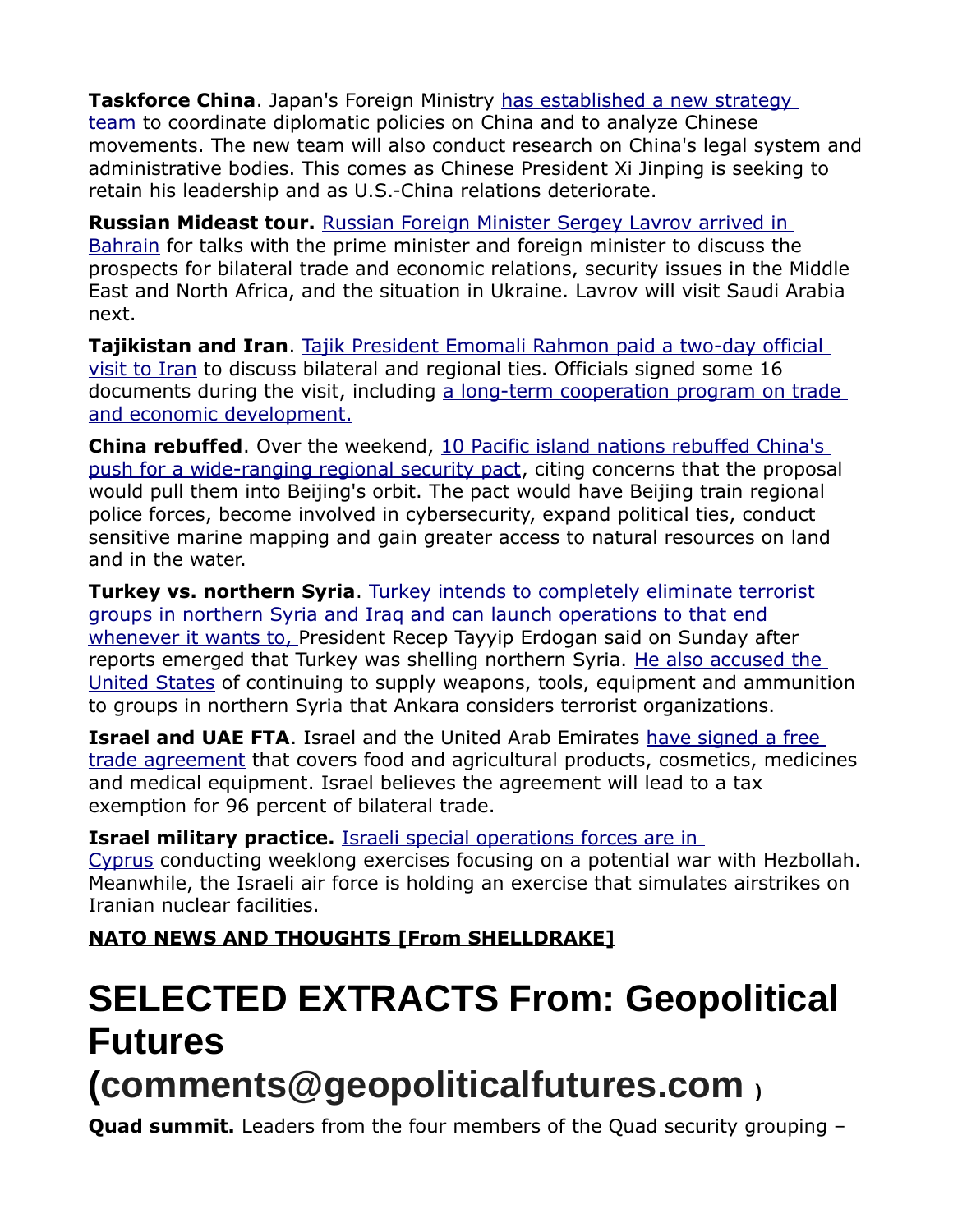Australia, India, Japan and the United States - said they would oppose attempts [to "change the status quo by force" in the Indo-Pacific](https://geopoliticalfutures.com/mailster/314142/8f7083d1226c6fc4572ce12595b6890a/aHR0cHM6Ly93d3cuc2NtcC5jb20vd2Vlay1hc2lhL3BvbGl0aWNzL2FydGljbGUvMzE3ODg5OC9xdWFkLWxlYWRlcnMtdGFsay1tYXJpdGltZS1tb25pdG9yaW5nLWNsaW1hdGUtZmlnaHQtdGhleS1tZWV0P21vZHVsZT1sZWFkX2hlcm9fc3RvcnkmYW1wO3BndHlwZT1ob21lcGFnZQ) during a summit in Tokyo on Tuesday. Though their joint statement following the meeting avoided referencing China and Russia directly, it implicitly referred to the activities of both countries.

**Grain controls**. Moscow is looking to increase control of its grain exports. [According to Russian daily Kommersant,](https://geopoliticalfutures.com/mailster/314142/8f7083d1226c6fc4572ce12595b6890a/aHR0cHM6Ly93d3cua29tbWVyc2FudC5ydS9kb2MvNTM1ODgxOA) it wants all members of the Eurasian Economic Union to introduce quotas and duties on the export of grain to third countries, concerned that Russian grains could be reexported to other markets. It also may extend restrictions on supplies to the EAEU, in effect until June 30, despite its expected record wheat harvest.

**Tense trip**. Chinese Foreign Minister Wang Yi met with the United Nations high [commissioner for human rights](https://geopoliticalfutures.com/mailster/314142/8f7083d1226c6fc4572ce12595b6890a/aHR0cHM6Ly9lbmdsaXNoLm5ld3MuY24vMjAyMjA1MjQvZjYxNmM0ZmM2M2YwNDU5ZWEzZDVhZjQ4NTk2MDlkMWEvYy5odG1s) in Guangzhou on Monday. The commissioner will also visit Xinjiang, where China is accused of committing human rights violations against the Uyghur minority, in the first visit to the region by a U.N. diplomat in 17 years.

**Partnership**. Britain and Lithuania pledged to increase defense and economic cooperation during [talks between their top diplomats on Monday.](https://geopoliticalfutures.com/mailster/314142/8f7083d1226c6fc4572ce12595b6890a/aHR0cHM6Ly93d3cuZ292LnVrL2dvdmVybm1lbnQvbmV3cy91ay1hbmQtbGl0aHVhbmlhLWNvbW1pdC10by1jbG9zZXItY29sbGFib3JhdGlvbi10by10YWNrbGUtbWFsaWduLXJlZ2ltZXM) Britain's foreign secretary said the cooperation declaration they signed would address threats to both countries, including from Russia and China.

**Investing in Belarus**. Belarus said it received its largest inflow of foreign direct investment since 2014 in the first quarter of this year, totaling \$1.8 billion. [Russia](https://geopoliticalfutures.com/mailster/314142/8f7083d1226c6fc4572ce12595b6890a/aHR0cHM6Ly9iZWxtYXJrZXQuYnkvbmV3cy9uZXdzLTUxMDk0Lmh0bWw) [was its main contributor,](https://geopoliticalfutures.com/mailster/314142/8f7083d1226c6fc4572ce12595b6890a/aHR0cHM6Ly9iZWxtYXJrZXQuYnkvbmV3cy9uZXdzLTUxMDk0Lmh0bWw) increasing its investments by 24.4 percent compared to the first quarter of 2021, to \$330.3 million. Investments from European Union countries also increased markedly, by 46.3 percent, to \$965.2 million.

**Debrief.** Azerbaijani President Ilham Aliyev [spoke by phone](https://geopoliticalfutures.com/mailster/314142/8f7083d1226c6fc4572ce12595b6890a/aHR0cHM6Ly9uZXdzLmFtL2VuZy9uZXdzLzcwMzUwMC5odG1sPw) with Turkish President Recep Tayyip Erdogan to discuss the result of Aliyev's recent meeting with Armenian Prime Minister Nikol Pashinyan. Aliyev called the talks positive.

**Sea patrol**. Russia's Defense Ministry said Russian Tu-95MS and Chinese Hong-6K long-range bombers conducted a joint patrol flight over the Sea of Japan and the East China Sea. Russian Su-30SM fighter jets escorted the bombers while South Korean and Japanese jets partially shadowed the exercises.

**Chinese food supplies**. Brazilian and Chinese officials will discuss increasing Brazilian food exports to China during [high-level talks on Tuesday.](https://geopoliticalfutures.com/mailster/314142/8f7083d1226c6fc4572ce12595b6890a/aHR0cHM6Ly92YWxvci5nbG9iby5jb20vYnJhc2lsL25vdGljaWEvMjAyMi8wNS8yMy9icmFzaWwtZS1jaGluYS1kaXNjdXRlbS1jb21lcmNpby1kZS1hbGltZW50b3MuZ2h0bWw) Beijing is looking for guaranteed suppliers for items like corn, meat and other vegetable products.

**Assessment**. Pilots and technicians from the Argentine air force visited China's National Aero-Technology Import & Export Corp. to assess JF-17 Thunder jets for a possible purchase. Argentina is interested in buying at least 12 of the jets.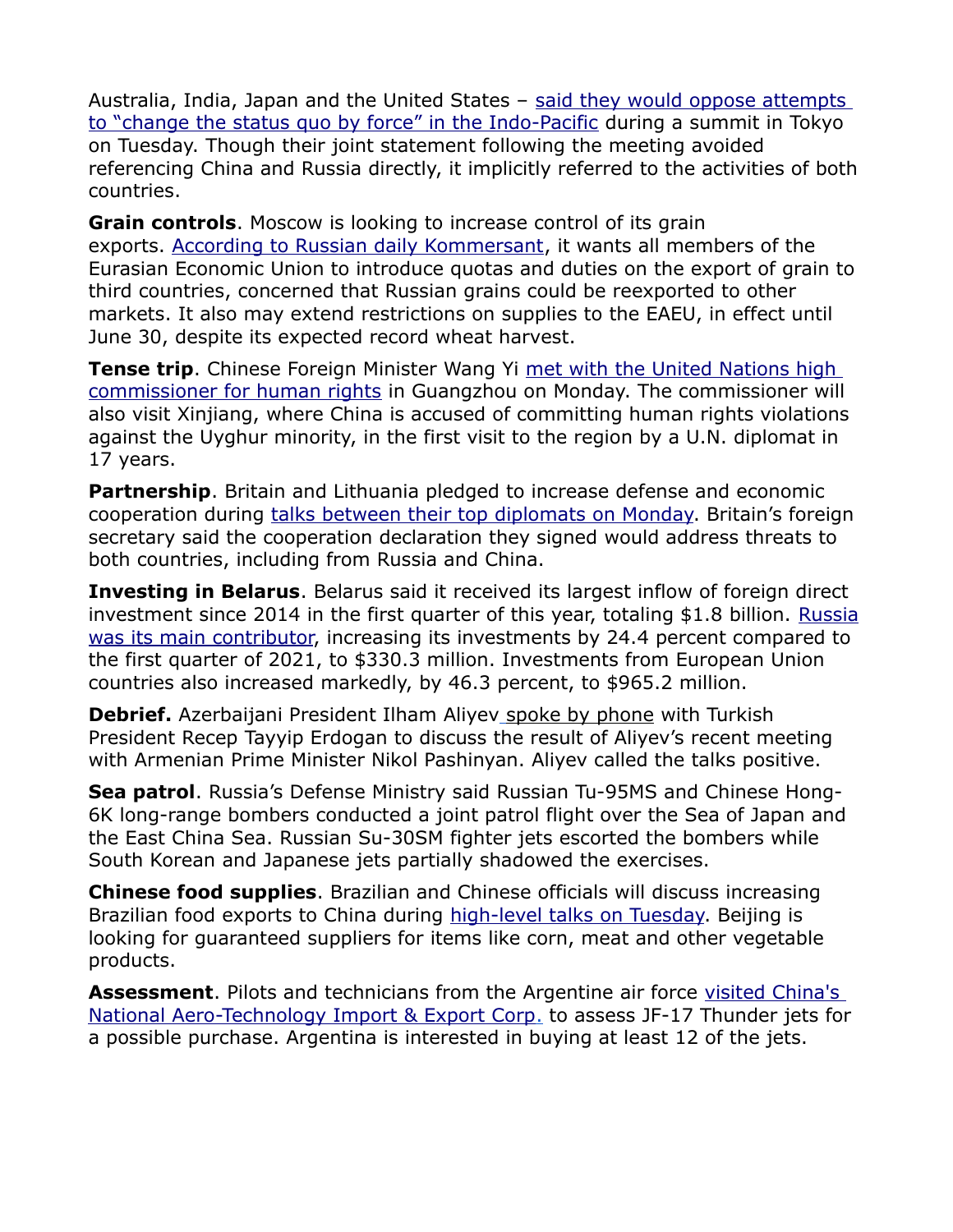**[Pyongyang Sees Biden Off With Missile Tests.](https://geopoliticalfutures.com/mailster/314220/8f7083d1226c6fc4572ce12595b6890a/aHR0cHM6Ly9nZW9wb2xpdGljYWxmdXR1cmVzLmNvbS9kYWlseS1tZW1vLXB5b25neWFuZy1zZWVzLWJpZGVuLW9mZi13aXRoLW1pc3NpbGUtdGVzdHMvP3RwYT1aak5sWlRVMU1EazBZV0ZqT0RFeU5qaGhZams0WVRFMk5UUXhPRFF4TWpNMFltRTVNVGM/1) The tests came after the U.S. president ended a tour of the region.**

**North Korea [fired three missiles,](https://geopoliticalfutures.com/mailster/314220/8f7083d1226c6fc4572ce12595b6890a/aHR0cHM6Ly93d3cuY2JjLmNhL25ld3Mvd29ybGQvbm9ydGgta29yZWEtaWNibS0xLjY0NjQ3OTM) including what is thought to be its largest intercontinental ballistic missile, on Wednesday. The tests came after U.S. President Joe Biden ended an Asia trip in which he agreed to new measures to deter the nuclear-armed state. In response, the United States and South Korea held combined live-fire drills, including surfaceto-surface missile tests involving the U.S. Army Tactical Missile System and the South's Hyunmoo-2 short-range ballistic missile.**

**Long time no see.** Turkish Foreign Minister Mevlut Cavusoglu is visiting Israel [and the Palestinian territories,](https://geopoliticalfutures.com/mailster/314220/8f7083d1226c6fc4572ce12595b6890a/aHR0cHM6Ly9lbmdsaXNoLmFsYXJhYml5YS5uZXQvTmV3cy9taWRkbGUtZWFzdC8yMDIyLzA1LzI1L0lzcmFlbC1hbmQtVHVya2V5LW9wZW5pbmctbmV3LWNoYXB0ZXItaW4tcmVsYXRpb25zLUlzcmFlbC1GTQ) the first such trip to the area by a Turkish foreign minister in 15 years. Ankara intends to discuss the restoration of bilateral contacts, expansion of economic ties, the Palestinian situation and construction of an Israeli-Turkish natural gas pipeline to Europe.

**Chinese student protest.** University students in Beijing have been [allowed to](https://geopoliticalfutures.com/mailster/314220/8f7083d1226c6fc4572ce12595b6890a/aHR0cHM6Ly93d3cuc2NtcC5jb20vbmV3cy9jaGluYS9wb2xpdGljcy9hcnRpY2xlLzMxNzkwODYvemVyby1jb3ZpZC1jbGFtcGRvd24tc3BhcmtzLXN0dWRlbnQtZGlzY29udGVudC1iZWlqaW5nLWNhbXB1cw)  [leave closed campuses and return home.](https://geopoliticalfutures.com/mailster/314220/8f7083d1226c6fc4572ce12595b6890a/aHR0cHM6Ly93d3cuc2NtcC5jb20vbmV3cy9jaGluYS9wb2xpdGljcy9hcnRpY2xlLzMxNzkwODYvemVyby1jb3ZpZC1jbGFtcGRvd24tc3BhcmtzLXN0dWRlbnQtZGlzY29udGVudC1iZWlqaW5nLWNhbXB1cw) The decision came after students at Beijing Normal University gathered on campus to protest pandemic restrictions. The protests followed Vice Premier Sun Chunlan's pledge to implement tougher measures to eliminate infections outside Beijing's controlled areas.

**India-Japan defense ties.** Japanese Prime Minister Fumio Kishida and Indian Prime Minister Narendra Modi [reaffirmed their commitment](https://geopoliticalfutures.com/mailster/314220/8f7083d1226c6fc4572ce12595b6890a/aHR0cHM6Ly9lbmdsaXNoLmt5b2RvbmV3cy5uZXQvbmV3cy8yMDIyLzA1LzlmZmNhNTAyZjY2Mi1raXNoaWRhLW1vZGktZm9jdXMtb24tcnVzc2lhcy13YXItaW4tdWtyYWluZS1hc3NlcnRpdmUtY2hpbmEuaHRtbA) to building a "free and open Indo-Pacific" by beefing up bilateral defense ties. They also agreed to conduct their first joint air drill.

**Checking in.** Uzbek President Shavkat Mirziyoyev initiated a phone call with Russian President Vladimir Putin about [expanding trade and economic](https://geopoliticalfutures.com/mailster/314220/8f7083d1226c6fc4572ce12595b6890a/aHR0cDovL2tyZW1saW4ucnUvZXZlbnRzL3ByZXNpZGVudC9uZXdzLzY4NDY5)  [cooperation.](https://geopoliticalfutures.com/mailster/314220/8f7083d1226c6fc4572ce12595b6890a/aHR0cDovL2tyZW1saW4ucnUvZXZlbnRzL3ByZXNpZGVudC9uZXdzLzY4NDY5) They also discussed issues in the Eurasian Economic Union and on the international and regional scene.

**Boundaries.** The deputy prime ministers of Armenia and Azerbaijan held their [first meeting](https://geopoliticalfutures.com/mailster/314220/8f7083d1226c6fc4572ce12595b6890a/aHR0cHM6Ly93d3cubWZhLmdvdi5hei9hei9uZXdzL25vMjUwMjI) on Tuesday on delimitation of their border. A day earlier, [Azerbaijan's president](https://geopoliticalfutures.com/mailster/314220/8f7083d1226c6fc4572ce12595b6890a/aHR0cHM6Ly9yZXBvcnQuYXoveGFyaWNpLXNpeWFzZXQvYXplcmJheWNhbi1lcm1lbmlzdGFuLWRvdmxldC1zZXJoZWRpbmluLWRlbGltaXRhc2l5YXNpLXV6cmUtZG92bGV0LWtvbWlzc2l5YXNpLXlhcmFkaWxpYi8) and [Armenia's prime minister](https://geopoliticalfutures.com/mailster/314220/8f7083d1226c6fc4572ce12595b6890a/aHR0cHM6Ly9hcm1lbnByZXNzLmFtL2FybS9uZXdzLzEwODM5NjguaHRtbA) set up commissions for the negotiations.

**Defensive buildup.** Poland asked to buy six additional Patriot missile defense [systems](https://geopoliticalfutures.com/mailster/314220/8f7083d1226c6fc4572ce12595b6890a/aHR0cHM6Ly93d3cuZGVmZW5zZW5ld3MuY29tL2dsb2JhbC9ldXJvcGUvMjAyMi8wNS8yNC9wb2xhbmQtcmVxdWVzdHMtc2l4LWFkZGl0aW9uYWwtcGF0cmlvdC1iYXR0ZXJpZXMtZnJvbS10aGUtdW5pdGVkLXN0YXRlcy8) from the United States, according to the Polish defense minister.

**Differing accounts.** Chinese State Councilor and Foreign Minister Wang Yi and German Foreign Minister Annalena Baerbock exchanged views on furthering [bilateral ties,](https://geopoliticalfutures.com/mailster/314220/8f7083d1226c6fc4572ce12595b6890a/aHR0cHM6Ly9lbmdsaXNoLm5ld3MuY24vMjAyMjA1MjUvM2YxMDhlMzQyYWZmNDgxYmIwMjMwMmY3ZWYwZTg4OWUvYy5odG1s) according to China's readout of the call. Beijing offered expanded cooperation in smart manufacturing, information and communication technologies and electric vehicles, Wang said. [Berlin's readout](https://geopoliticalfutures.com/mailster/314220/8f7083d1226c6fc4572ce12595b6890a/aHR0cHM6Ly93d3cuYXVzd2FlcnRpZ2VzLWFtdC5kZS9kZS9uZXdzcm9vbS9iYWVlcmJvY2std2FuZy15aS12dGMvMjUzMjU1Ng) focused on Ukraine and international norms, human rights and Xinjiang, and the need to cooperate on climate change.

**NATO block.** Finnish and Swedish delegations continue to [meet with Turkish](https://geopoliticalfutures.com/mailster/314220/8f7083d1226c6fc4572ce12595b6890a/aHR0cHM6Ly93d3cuZGFpbHlzYWJhaC5jb20vcG9saXRpY3MvZGlwbG9tYWN5L3N3ZWRpc2gtZmlubmlzaC1kZWxlZ2F0aW9ucy1pbi10dXJrZXktdG8tZGlzY3Vzcy1uYXRvLWJpZHM)